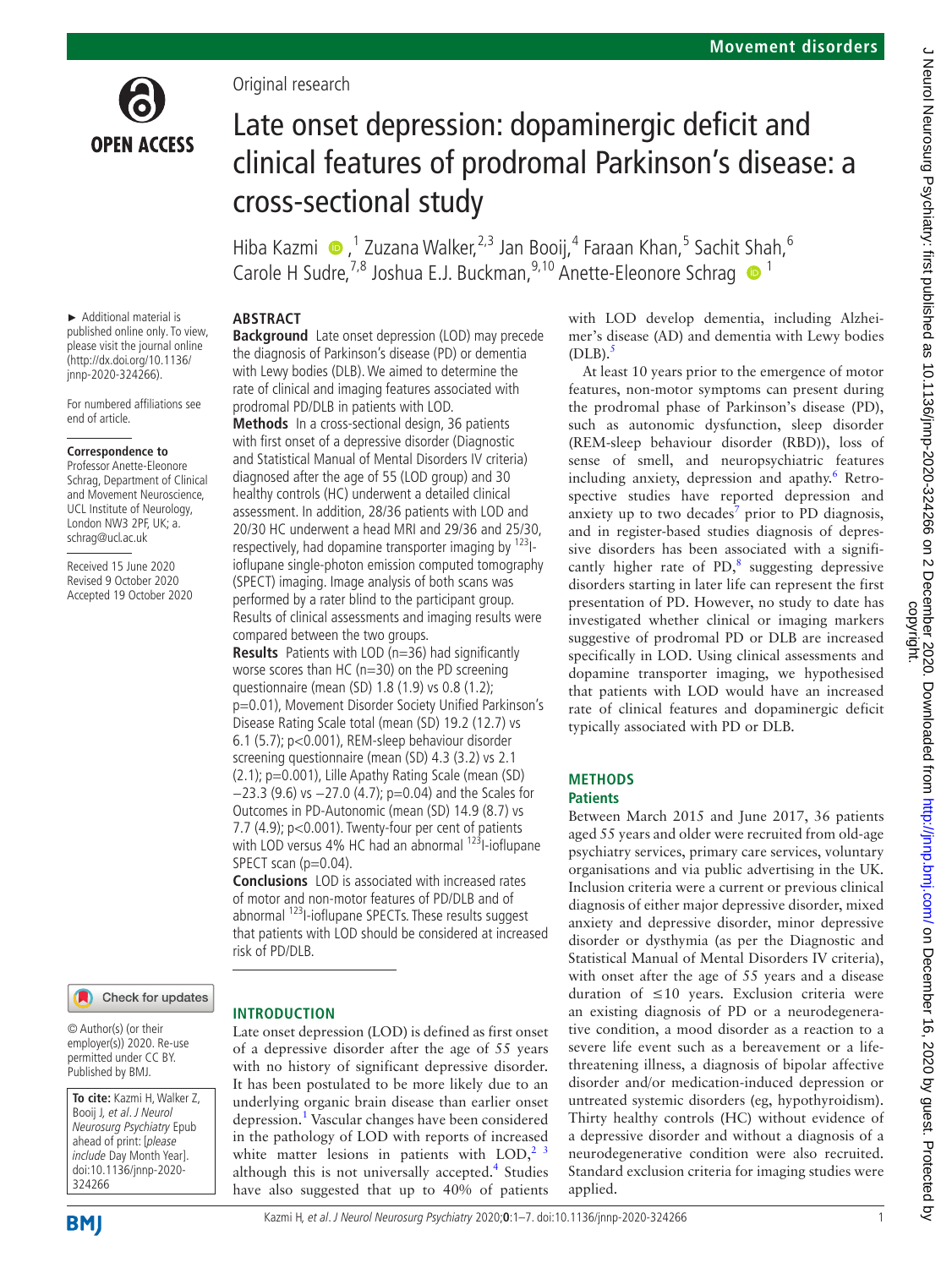#### **Standard protocol approvals, registrations and patient consents**

Permission to use radioactive substances was obtained from the Radioactive Substances Advisory Committee (ARSAC).

#### **Role of the funding source**

The funders had no involvement in the study design, in the collection, analysis and interpretation of data or in the writing of the report. The corresponding author has full access to all the data in the study and had final responsibility for the decision to submit for publication.

#### **Clinical assessment**

Participants were assessed using the following: Patient Health Questionnaire 9 (PHQ-9), Hospital Anxiety and Depression Scale (HADS), Movement Disorder Society Unified Parkinson's Disease Rating Scale (MDS UPDRS) (conducted by a researcher experienced and trained in undertaking the MDS-UPDRS assessments) Montreal Cognitive Assessment (MoCA), Frontal Assessment Battery (FAB), Lille Apathy Rating Scale (LARS), REM Sleep Behaviour Disorder Single-Question Screen (RBD1Q), The REM Sleep Behaviour Disorder Screening Questionnaire (RBDSQ), Parkinson's Disease Sleep Scale (PDSS), Parkinson's disease screening questionnaire (PD screening), Scales for Outcomes in Parkinson's disease-Autonomic (SCOPA-AUT) and the University of Pennsylvania Smell Identification Test (UPSIT), UK version (for references, see [online supplemental material](https://dx.doi.org/10.1136/jnnp-2020-324266)). Demographic data included family history of PD or dementia, a history of smoking, cardiovascular risk score (QRISK2-2017; [https://qrisk.org/2017/\)](https://qrisk.org/2017/) and medication history.

The FAB was not completed by three patients with LOD and the PDSS by one HC. One HC was excluded from the MDS UPDRS motor examination subscale as they could not complete the full examination due to a leg injury.

The following cut-offs were used to denote abnormal scores on clinical assessments: PHQ-9  $\geq$ 5, MoCA <23, FAB <12, LARS ≥−21, HADS (depression (HADS-D) and anxiety (HADS-A) rated separately) each  $\geq 8$ , RBDSQ $\geq 5$ , the single RBD questionnaire (RBD1Q; a score of "yes" on the following question; "Have you ever been told, or suspected yourself, that you seem to "act out your dreams" while asleep (for example, punching, flailing your arms in the air, making running movements, etc.)?". Items from the MDS-UPDRS motor examination were used to calculate subthreshold parkinsonism/mild parkinsonian signs  $(MPS) \ge 6$ , and a cut-off of  $\ge 5$  was used for the PD screening questionnaire. For the UPSIT, participants with a score ≤the 15th percentile of an age and gender matched population were classed as having hyposmia. Cut-off scores for the PDSS (<99.7) and the SCOPA-AUT (>14.2) were calculated scores±1SD from control group means in the original validation studies (PDSS; 120.7 (SD 21), SCOPA-AUT; 8.8 (SD 5.4). In addition to using the MDS UPDRS motor examination items to calculate MPS, subscores were calculated for axial symptoms, bradykinesia, rigidity and tremor (for references, see [online supplemental](https://dx.doi.org/10.1136/jnnp-2020-324266)  [material](https://dx.doi.org/10.1136/jnnp-2020-324266)).

## **123I-ioflupane SPECT protocol**

Twenty-nine patients with LOD and 25 HC underwent dopamine transporter imaging with <sup>123</sup>I-ioflupane SPECT, performed at two different research sites, both using the Siemens Symbia Dual Headed Scanner (with a high-resolution parallel hole collimator). Prior to the scan, participants were given thyroid blocking medication. A single intravenous <sup>123</sup>I-ioflupane SPECT

injection (DaTSCAN, GE Healthcare, Amersham UK) was administered with a volume of 2.5mL and radioactivity between 111–185 MBq. Three to 4hours after the injection, participants underwent a SPECT scan measuring binding to the presynaptic dopamine transporter in the striatum. SPECT was acquired in a 128\*128 matrix obtaining 120 frames over 360**°**. The scans were reconstructed using GE Healthcare DaTQUANT with OSEM 2×10 with a Butterworth filter 0.6 cut-off and corrected for attenuation by the Chang method. Blinded visual assessment of the images was performed according to published criteria<sup>[9](#page-6-5)</sup> ([figure](#page-2-0) 1) with images categorised as normal (including equivocal; striatal dopamine transporter binding slightly reduced but within normality and possibly due to a normal variant or a consequence of age), abnormal type 1 (asymmetric activity, eg, activity in the region of the putamen of one hemisphere is absent or greatly reduced with respect to the other), abnormal type 2 (activity is absent in the putamen of both hemispheres and confined to the caudate nuclei), abnormal type 3 (activity absent in the putamen of both hemispheres and greatly reduced in one or both caudate nuclei). An additional rating of balanced striatal loss (balanced loss to the caudate nuclei and putamen with high levels of back ground activity) was included, given reports of this pattern of uptake present in those with DLB.<sup>[10](#page-6-6)</sup>

## **MRI**

Twenty-eight patients with LOD and 20 HC also had a structural MRI head scan using either a Philips 1.5 T (n=36) or 3 T (n=12) scanner at two sites using the following sequences; 3D T1 (175 slices, thickness 1mm, Field of view 240×240×175), T2, FLAIR and T2FFE (22 slices, thickness 6mm, FOV 230×184×145). Blinded visual ratings were undertaken of the MR images for white matter lesions and atrophy using Fazekas, Koedam and global cortical atrophy (GCA) and medial temporal atrophy (MTA) rating scales.<sup>11–14</sup> Additionally, the Geodesic Information Flows framework $15$  for brain parcellation was applied to calculate subcortical volumes for the following regions: third and fourth ventricles and left and right volumes of the putamen, caudate amygdala and hippocampus. Hippocampus volumes included the dentate gyrus, the ammonic subfields (CA1, CA2, CA3, and CA4), the prosubiculum and the subiculum. Global white matter and grey matter volumes were also calculated by the sum of the white and grey matter regions, respectively. The volumes were provided in cubic millimetres (mm<sup>3</sup>). White matter lesion load was also investigated by coregistering T1 and Fluid-attenuated inversion recovery (FLAIR) sequences for optimal segmentation and then obtained using the using the Bayesian Model Selection (BaMoS) framework[.16](#page-6-9)

## **Statistical analysis**

The main analysis was the comparison between patients with LOD and HCs. Histograms and QQ plots were used to check the distribution of variables. For continuous data, independent sample t-tests for normally distributed data and Mann-Whitney U tests for non-normally distributed data were used.  $\chi^2$  tests and Fisher's exact tests (for smaller numbers) were used for comparison of categorical data. To account for the effect of medications on motor, RBD and hypotension/autonomic dysfunction related clinical scores, secondary analysis was run with participants on the relevant medications excluded. For the volumetric MR analysis, subcortical volumes and white matter lesion load were log transformed and differences in white matter lesion load, subcortical and global WM and GM volumes between groups were analysed using analysis of covariance (ANCOVA). The following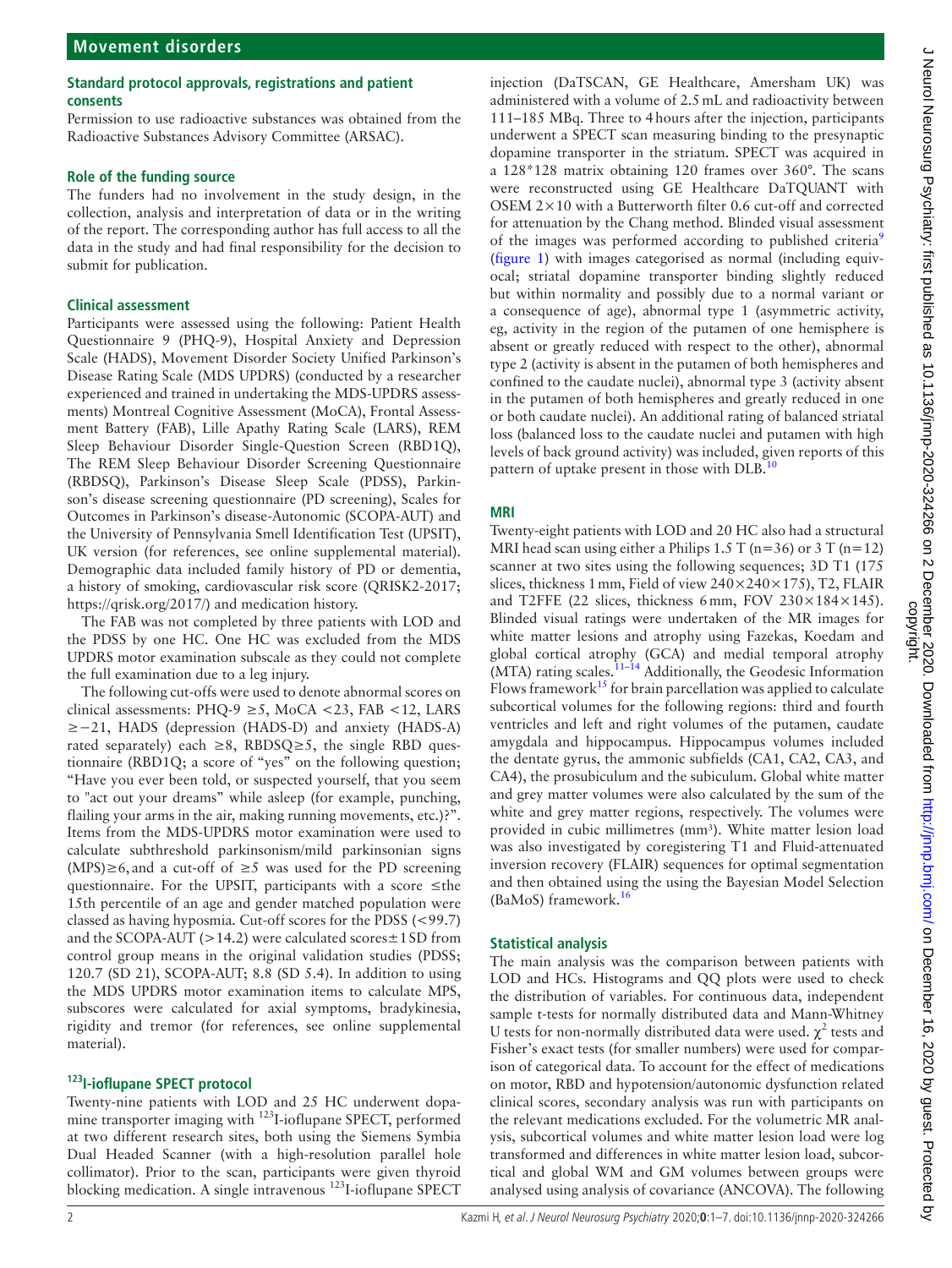

**Figure 1** Examples of 123I-ioflupane SPECTs from the study and their visual ratings (transversal SPECT slices at the level of the striatum). (A) Normal. (B) Equivocal. (C) Abnormal type 1. (D) Abnormal type 2. (E) Balanced striatal loss. L, left side; R, right side.

variables were included as covariates: age, gender, total intracranial variability and the type of scanner used (as one site used a 1.5 T and another site a 3T scanner). Analyses were performed using SPSS V.22.

#### **RESULTS**

The demographic details and cardiovascular risk factors of the two groups are listed in [table](#page-2-1) 1. All were comparable, although those in the LOD group took more antihypertensive medication. Ten patients with LOD had a family history of dementia (eight first degree relatives) and two had relatives with PD (one with a first degree relative). Four HC had a family history of dementia

<span id="page-2-1"></span>

| Table 1<br><b>Baseline characteristics</b> |                 |                 |         |  |  |  |
|--------------------------------------------|-----------------|-----------------|---------|--|--|--|
|                                            | $LOD(n=36)$     | $HC (n=30)$     | P value |  |  |  |
| Mean (SD) age in years                     | 67.4(7.8)       | 70.6(9.3)       | 0.13    |  |  |  |
| Male/female n (%)                          | 14 (39)/22 (61) | 11 (37)/19 (63) | 0.53    |  |  |  |
| Caucasian n (%)                            | 32 (89)         | 29 (97)         | 0.45    |  |  |  |
| Family history of PD/dementia (%)          | 12 (33)         | 6(20)           | 0.18    |  |  |  |
| $<$ 12 years education n (%)               | 10(28)          | 7(23)           | 0.45    |  |  |  |
| Mean O risk scoret (SD)                    | 18.6 (11.0)     | 19.3 (11.6)     | 0.92    |  |  |  |
| Antihypertensive treatment n (%)           | 15(42)          | 6(20)           | 0.05    |  |  |  |
| Diabetes mellitus n (%)                    | 5(13.9)         | 3(10)           | 0.46    |  |  |  |
| Current/previous smoker* n (%)             | 20(55)          | 12 (40)         | 0.16    |  |  |  |

Independent samples t-test, Mann-Whitney U test and Fisher's exact

\*Current and ex-smoker versus non-smoker.

†Cardiovascular risktest calculator using age, sex, ethnicity, smoking status, diabetes statusand evidence of; chronic kidney disease, atrial fibrillation, blood pressuretreatment and Rheumatoid arthritis.

LOD, patients with late onset depressive disorder; HC, healthy controls; PD, Parkinson's disease

<span id="page-2-0"></span>(two with a first degree relative) and two HC had a second degree relative with PD.

Patients with LOD had been experiencing symptoms of depression/anxiety for a mean (SD) of 3.3 years  $(\pm 2.8)$  with 30 (83%) having active depression as assessed by the PHQ-9. However, on average the symptoms were mild (mean (SD) 9.1 (6.3)). Seventeen (47%) of patients with LOD were taking medication(s) for the treatment of symptoms associated with depression/anxiety; 13 (36%) were taking a selective serotonin reuptake inhibitor; three (8%) a serotonin and norepinephrine reuptake inhibitor; 2 (6%) a tricyclic agent; 2 (6%) a neuroleptic, and 1 (3%) an anticonvulsant as a mood stabiliser.

#### **Motor symptoms**

The LOD group had significantly higher scores (mean (SD)) than the HC group on the PD screening scale (1.8 (1.9) vs 0.8 (1.2); p=0.01) and the total MDS-UPDRS (19.2 (12.7) vs 6.1 (5.7); p<0.001) ([table](#page-3-0) 2). On average, the LOD group also scored significantly higher on all the MDS-UPDRS subscales, including part I: nM-Experiences of Daily Living (EDL; mean 14.0 (SD 8.6) vs 4.1 (3.5); p<0.001), part II: M-EDL (3.5 (3.9) vs 1.3  $(2.0);$   $p=0.007$ , and the motor examination score  $(2.3 (2.7)$  vs 1.3 (2.0); p=0.003) (part III). Group differences on the MPS score did not reach significance. There were also significant differences in part III subscores for rigidity (0.7 (1.2) vs 0.1 (0.4); p=0.005) and bradykinesia (1.2 (1.8) vs 0.5 (1.1); p=0.02).

#### **Non-motor symptoms**

As expected, patients with LOD had significantly higher scores (mean (SD)) than HC on the HADS depression (7.1 (4.6) vs 1.2 (1.0); p<0.001) and HADS anxiety scales (9.6 (5.1) vs 1.2 (1.0);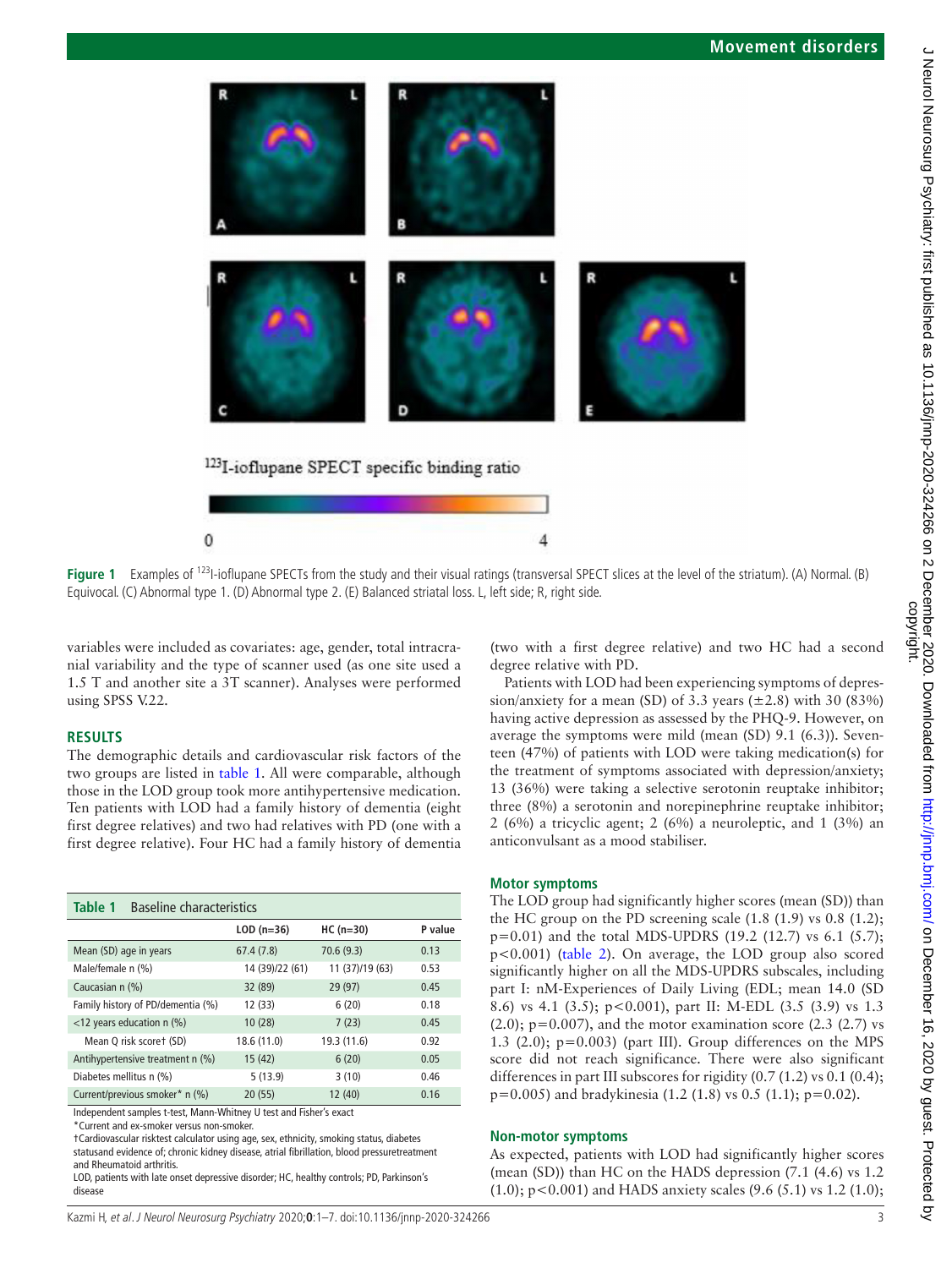<span id="page-3-0"></span>

| Table 2 Assessment scores of motor features in patients with late |  |
|-------------------------------------------------------------------|--|
| onset depressive disorder (LOD) and healthy controls (HC)         |  |

| Assessment                    | $LOD(n=36)$ | $HC(n=30)$   | P value |
|-------------------------------|-------------|--------------|---------|
|                               | Mean (SD)   |              |         |
| PD screening questionnaire    | 1.8(1.9)    | 0.8(1.2)     | 0.01    |
| <b>MDS-UPDRS Total</b>        | 19.2 (12.7) | 6.1(5.7)     | < 0.001 |
| Non motor-EDL (part I)        | 14.0(8.6)   | 4.1(3.5)     | < 0.001 |
| Motor-EDL (part II)           | 3.5(3.9)    | 1.3(2.0)     | 0.007   |
| Motor examination (part III)  | 2.3(2.7)    | $0.7(1.3)$ * | 0.003   |
| Sum of axial subscore*        | 0.19(0.5)   | 0.03(0.2)    | 0.15    |
| Sum of bradykinesia subscore* | 1.23(1.8)   | 0.52(1.1)    | 0.02    |
| Sum of rigidity subscore      | 0.67(1.2)   | 0.10(0.4)    | 0.005   |
| Sum of tremor subscore        | 0.14(0.4)   | 0.07(0.4)    | 0.26    |

Mann-Whitney U test.

\*One HC did not complete the MDS-UPDRS motor examination.

EDL, Experiences of Daily Living; MDS-UPDRS, Movement Disorder Society Unified Parkinson's Disease Rating Scale; PD, Parkinson's disease.

p<0.001) and had higher PHQ-9 scores (9.1 (6.3) vs 1.4 (1.9); p=0.02) ([table](#page-3-1) 3). The LOD group also had significantly higher scores than HC on the RBDSQ (4.3 (3.2) vs 2.1 (2.1); p=0.001), and the RBD1Q (10 (27.8%) vs 2 (6.7%); p=0.02). The LOD group had worse overall sleep dysfunction as assessed on the PDSS (98.1 (SD 24.4) vs 127.6 (13.1); p<0.001), and apathy scores on the LARS than HC (mean  $-23.3$  (SD 9.6) vs -27.0 (4.7); p=0.04). On average patients with LOD also had worse autonomic dysfunction than HC (SCOPA AUT; 14.9 (8.7) vs 7.7 (4.9); p<0.001). There were no significant group differences on the MoCA, FAB or UPSIT.

After excluding participants on medications that could contribute to motor and non-motor features such as RBD or hypotension/autonomic dysfunction scores, the group differences in the clinical scores remained significant in the UPDRS motor examination ( $p=0.004$ ), the RBDSQ ( $p=0.02$ ) and the SCOPA-AUT (p=0.001) [\(online supplemental data;](https://dx.doi.org/10.1136/jnnp-2020-324266) [online](https://dx.doi.org/10.1136/jnnp-2020-324266)  [supplemental table e1\)](https://dx.doi.org/10.1136/jnnp-2020-324266).

<span id="page-3-1"></span>**Table 3** Assessment scores of non-motor symptoms in patients with late onset depressive disorder (LOD) and healthy controls (HC)

| Assessment          | LOD $(n=36)^*$ | $HC (n=30)*$ | P value |
|---------------------|----------------|--------------|---------|
| RBDSQ mean (SD)     | 4.3(3.2)       | 2.1(2.1)     | 0.001   |
| RBD1Q "yes" n (%)   | 10 (27.8)      | 2(6.7)       | 0.02    |
| SCOPA-AUT mean (SD) | 14.9(8.7)      | 7.7(4.9)     | < 0.001 |
| PDSS mean (SD)      | 98.1 (24.4)    | 127.6 (13.1) | < 0.001 |
| UPSIT mean (SD)     | 30.7(5.7)      | 29.5(6.6)    | 0.43    |
| MoCA mean (SD)      | 26.0(3.6)      | 26.5(2.7)    | 0.51    |
| FAB mean (SD)       | 17.1(1.1)      | 17.0(1.3)    | 0.85    |
| LARS mean (SD)      | $-23.3(9.6)$   | $-27.0(4.7)$ | 0.04    |
| PHQ-9 mean (SD)     | 9.1(6.3)       | 1.4(1.9)     | 0.02    |
| HADS-D mean (SD)    | 7.1(4.6)       | 1.2(1.0)     | < 0.001 |
| HADS-A mean (SD)    | 9.6(5.1)       | 2.8(2.8)     | < 0.001 |

Independent samples t test, Mann-Whitney U test and Fisher's exact.

\*Three LOD did not complete the Frontal Assessment Battery (FAB) and one HC did not complete the PDSS.

HADS, Hospital Anxiety and Depression Scale; HADS-A, HADS anxiety subscale; HADS-D, HADS depression subscale; LARS, Lille Apathy Rating Scale; MoCA, Montreal Cognitive Assessment; PDSS, Parkinson's Disease Sleep Scale; PHQ-9, Patient Health Questionnaire-9; RBD1Q, REM Sleep Behaviour Disorder Single-Question Screen; RBDSQ, The REM Sleep Behaviour Disorder Screening Questionnaire; SCOPA-AUT, Scales for Outcomes in Parkinson's Disease-Autonomic; UPSIT, University of Pennsylvania Smell Identification Test.

<span id="page-3-2"></span>

| <sup>123</sup> I-ioflupane SPECT visual ratings in patients with late<br><b>Table 4</b><br>onset depressive disorder (LOD) and healthy controls (HC) |                                                    |  |  |  |  |  |  |  |
|------------------------------------------------------------------------------------------------------------------------------------------------------|----------------------------------------------------|--|--|--|--|--|--|--|
| $HC (n=25)$<br>P value<br>$n$ (%)                                                                                                                    |                                                    |  |  |  |  |  |  |  |
| 21 (84)                                                                                                                                              |                                                    |  |  |  |  |  |  |  |
| 3(12)                                                                                                                                                |                                                    |  |  |  |  |  |  |  |
| 23 (96)                                                                                                                                              |                                                    |  |  |  |  |  |  |  |
|                                                                                                                                                      | $LOD(n=29)$<br>$n$ (%)<br>20(69)<br>2(7)<br>22(76) |  |  |  |  |  |  |  |

|          | Total normal    | 22(76) | 23(96) |      |
|----------|-----------------|--------|--------|------|
| Abnormal | Abnormal type 1 | 2(7)   | 0(0)   |      |
|          | Abnormal type 2 | 2(7)   | 0(0)   |      |
|          | Abnormal type 3 | 0(0)   | 0(0)   |      |
|          | Striatal loss   | 3(10)  | 1(4)   |      |
|          | Total abnormal  | 7(24)  | 1(4)   | 0.04 |

Fisher's exact comparing number of normal and abnormal <sup>123</sup>I-ioflupane SPECTs.

[Online supplemental figure e1](https://dx.doi.org/10.1136/jnnp-2020-324266) [\(online supplemental data](https://dx.doi.org/10.1136/jnnp-2020-324266)) shows the number of participants that had abnormal scores on the clinical scales when using cut-offs. An analysis dichotomising the clinical scores showed similar results.

### **123I-ioflupane SPECT imaging**

The 29 patients with LOD and 25 HC who had a <sup>123</sup>I-ioflupane SPECT had comparable demographics and clinical scores to the overall group ([online supplemental data;](https://dx.doi.org/10.1136/jnnp-2020-324266) [online supplemental](https://dx.doi.org/10.1136/jnnp-2020-324266) [table e2\)](https://dx.doi.org/10.1136/jnnp-2020-324266).

There was a significantly higher number of patients with LOD who had <sup>123</sup>I-ioflupane SPECT with abnormal visual ratings than HC (p=0.04; [table](#page-3-2) 4). These included two patients with LOD with abnormal type 1, two with type 2 and three with balanced striatal loss. One HC had an abnormal <sup>123</sup>I-ioflupane SPECT with balanced striatal loss. Twenty-two patients with LOD were rated as having normal scans including two rated as equivocal. Twenty-four HCs were rated as having normal scans including three rated as equivocal.

In the LOD group, those with abnormal <sup>123</sup>I-ioflupane SPECT had significantly worse scores than those with normal <sup>123</sup>I-ioflupane SPECT on the UPDRS motor part III, MoCA and FAB assessments and UPSIT scores (all  $p < 0.05$ ) ([tables](#page-3-3) 5–7).

#### **Structural MR imaging**

There were no significant differences between patients with LOD ( $n=28$ ) and HC ( $n=20$ ) in mean ratings of atrophy (GCA,

<span id="page-3-3"></span>

| Motor features scores in patients with late onset depressive<br>Table 5<br>disorder (LOD) with abnormal versus normal <sup>123</sup> I-ioflupane SPECT<br>ratings |                |                 |         |  |  |  |  |  |
|-------------------------------------------------------------------------------------------------------------------------------------------------------------------|----------------|-----------------|---------|--|--|--|--|--|
| <b>Clinical assessments</b>                                                                                                                                       | Abnormal (n=7) | Normal $(n=22)$ | P value |  |  |  |  |  |
|                                                                                                                                                                   | Mean (SD)      |                 |         |  |  |  |  |  |
| PD screening questionnaire                                                                                                                                        | 2.9(2.7)       | 1.7(1.7)        | 0.41    |  |  |  |  |  |
| <b>MDS UPDRS total</b>                                                                                                                                            | 22.1(15.0)     | 19.8 (12.9)     | 0.71    |  |  |  |  |  |
| Non-motor EDL (part I)                                                                                                                                            | 13.4 (10.6)    | 14.1(8.3)       | 0.77    |  |  |  |  |  |
| Motor-EDL (part II)                                                                                                                                               | 4.1(3.8)       | 3.4(4.3)        | 0.41    |  |  |  |  |  |
| <b>UPDRS motor examination (part III)</b>                                                                                                                         | 4.6(2.2)       | 2.2(2.7)        | 0.01    |  |  |  |  |  |
| Sum of axial subscore                                                                                                                                             | 0.43(0.79)     | 0.18(0.50)      | 0.57    |  |  |  |  |  |
| Sum of bradykinesia subscore                                                                                                                                      | 1.71 (0.49)    | 1.5(2.22)       | 0.14    |  |  |  |  |  |
| Sum of rigidity subscore                                                                                                                                          | 2.29(1.70)     | 0.27(0.55)      | 0.002   |  |  |  |  |  |
| Sum of tremor subscore                                                                                                                                            | 0.14(0.38)     | 0.18(0.50)      | 1.00    |  |  |  |  |  |
| Mann-Whitney U test.<br>EDL, Experiences of Daily Living; LOD, late onset depressive disorder; MDS-                                                               |                |                 |         |  |  |  |  |  |

UPDRS, Movement Disorder Society Unified Parkinson's Disease Rating Scale; PD, Parkinson's disease.;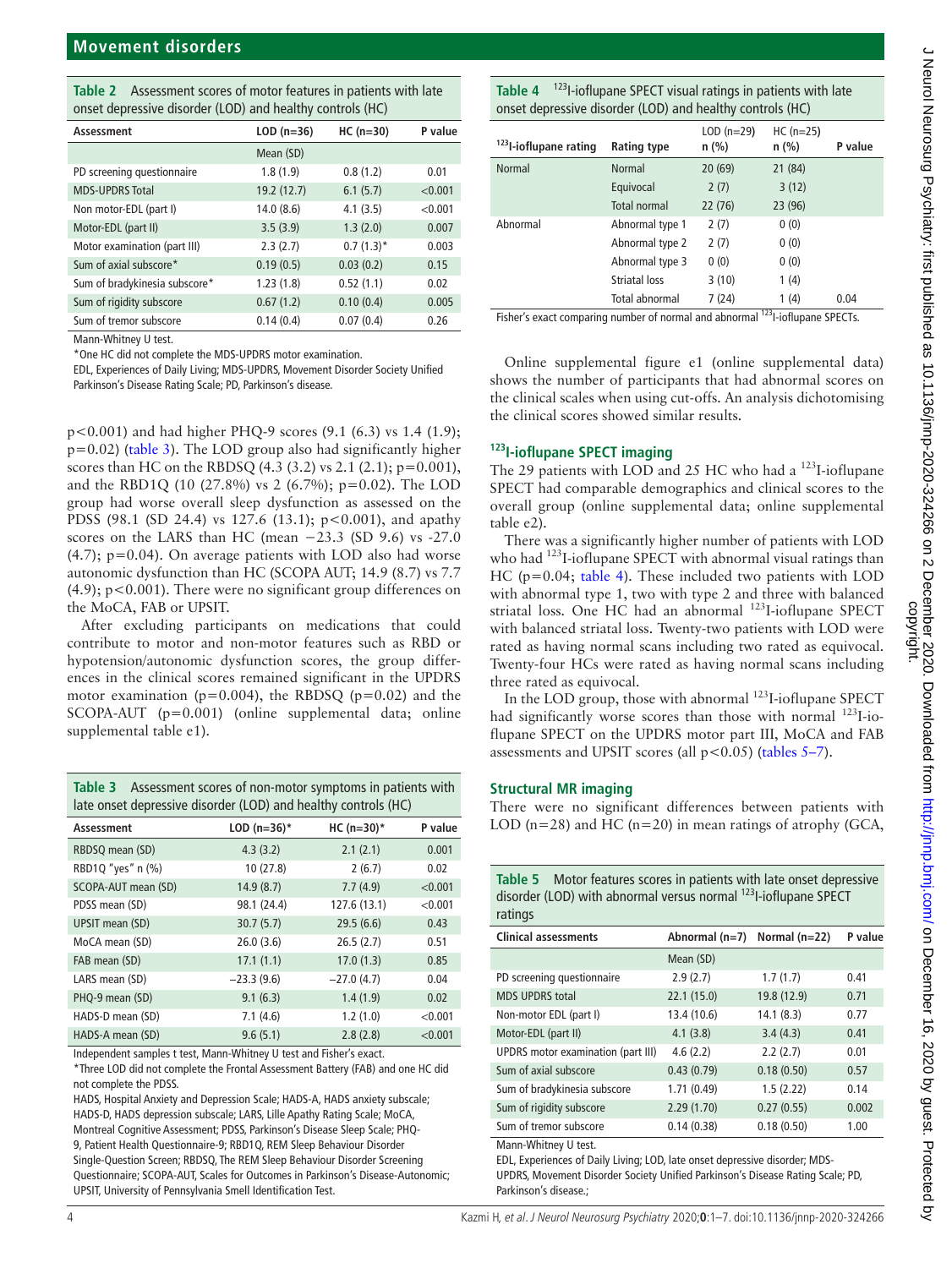J Neurol Neurosurg Psychiatry: first published as 10.1136/jnnp-2020-324266 on 2 December 2020. Downloaded from J Neurom J December 16, 2020 by guest. Protected by

**LOD** 

group (mean change 3.2 (SD 8.1) than in HC (mean change 0.8 (SD 0.5)) but this difference was not statistically significant.

## **DISCUSSION**

This study shows that LOD is associated with increased rates of both motor and non-motor prodromal features of PD and DLB and with abnormal <sup>123</sup>I-ioflupane SPECT scan findings typically seen in PD and DLB. While the reported symptoms of anxiety, apathy and sleep dysfunction may be explained by the depressive disorder alone, cognitive impairment and symptoms of autonomic dysfunction including constipation and urinary symptoms are unlikely to be seen in depressive disorders other than in severe forms and our cohort had mild symptoms. This makes it unlikely that most of the non-motor features were due to a depressive syndrome alone. However, they are recognised features of the prodromal phase of PD and DLB. The LOD group also had significantly higher rates of more specific features of prodromal PD and DLB, including RBD (RBDSQ and RBD1Q) and motor features.Rigidity and bradykinesia scores, and the self-completed parts of MDS-UPDRS showed significantly higher scores in LOD group than in HC. It is noteworthy that differences were not significant in the axial features with general body bradykinesia (slowing of speech, loss of facial expression and body bradykinesia), as typically seen in patients with depression, but were particularly present in the rigidity and limb bradykinesia scores. In addition, patients with LOD also scored significantly higher on the specific PD-screening questionnaire.

A blinded evaluation of <sup>123</sup>I-ioflupane SPECT demonstrated an underlying nigrostriatal deficit in 7 out of 29 patients with LOD with patterns usually associated with  $PD<sup>9</sup>$  $PD<sup>9</sup>$  $PD<sup>9</sup>$  and DLB.<sup>[10](#page-6-6)</sup> Previous investigations of striatal dopamine transporter in those with major depression (with no studies specific to LOD) have reported mixed results, possibly due to inclusion of different populations of patients, types of depressive disorder and the use of different imaging tracers. The majority of studies using 99mTc-TRODAT-1 reported greater dopamine transporter availability in the striatum in patients with major depressive disorder and in patients with bipolar affective disorder.<sup>17-19</sup> However, studies using the 123I-β-CIT SPECT radioligand in patients with depression and controls have reported conflicting results with reports of a reduction in dopamine transporter binding in the left striatum in patients with symptoms of depression with a seasonal affective disorder $^{20}$  $^{20}$  $^{20}$  but also significantly higher dopamine transporter binding on both sides of the striatum in 15 drug free patients with major depression with young age of onset in comparison to controls.<sup>21</sup> To our knowledge, only one small study has previously performed 123I-ioflupane SPECT imaging

Table 7 Abnormal clinical scores in participants with an abnormal <sup>123</sup>I-ioflupane SPECT (late onset depression (LOD) n=7, healthy controls (HC)  $n=1)$ 

| Participant<br>group | Age in<br>years | Male/<br>female | Family<br>history | PD screening<br>questionnaire |     |   | MPS RBDSQ RBD1Q | SCOPA-<br>AUT | MoCA | FAB | <b>UPSIT</b><br>percentile                                                                                                                                                                                                    | LARS | <b>PDSS</b>    | HADS-A HADS-D PHQ-9 (years) |   |              | duration |
|----------------------|-----------------|-----------------|-------------------|-------------------------------|-----|---|-----------------|---------------|------|-----|-------------------------------------------------------------------------------------------------------------------------------------------------------------------------------------------------------------------------------|------|----------------|-----------------------------|---|--------------|----------|
| LOD                  | 60              | M               |                   | A                             |     |   |                 | A             |      |     | 13th                                                                                                                                                                                                                          |      | A              | A                           | A | A            |          |
| LOD                  | 63              | M               |                   | Α                             |     | A | A               |               | 22   | N/A | 11th                                                                                                                                                                                                                          | Α    | A              | A                           | A | A            | 4        |
| LOD                  | 64              | M               | D                 |                               |     |   | A               |               |      |     | 15th                                                                                                                                                                                                                          | A    | $\overline{A}$ | A                           |   | $\mathsf{A}$ | 10       |
| LOD                  | 76              | M               |                   | Α                             |     |   |                 | A             | 19   | N/A |                                                                                                                                                                                                                               | Α    |                |                             | A |              |          |
| LOD                  | 76              | M               |                   |                               |     |   |                 |               | 16   |     | 15th                                                                                                                                                                                                                          |      |                |                             |   |              |          |
| LOD                  | 77              | M               |                   |                               | A A |   | A               | A             |      |     | 10th                                                                                                                                                                                                                          |      |                | Α                           |   |              |          |
| <b>LOD</b>           | 79              | M               |                   |                               | A   |   |                 |               |      |     |                                                                                                                                                                                                                               | A    |                | A                           | A | A            |          |
| НC                   | 56              | M               | <b>PD</b>         |                               |     |   |                 |               |      |     |                                                                                                                                                                                                                               |      |                |                             |   |              |          |
|                      |                 |                 |                   |                               |     |   |                 |               |      |     | the continuous company of the company of the contract of the company of the company of the company of the company of the company of the company of the company of the company of the company of the company of the company of |      |                |                             |   |              |          |

A, abnormal score; D, dementia; FAB, Frontal Assessment Battery; HADS, Hospital Anxiety and Depression Scale; HADS-A, HADS Anxiety Subscale; HADS-D, HADS Depression Subscale; LARS, Lille Apathy Rating Scale; MoCA, Montreal Assessment; MPS, Mild Parkinsonian Signs; N/A, missing data; PD, Parkinson's disease; PDSS, Parkinson's Disease Sleep Scale; PHQ-9, Patient Health Questionnaire-9; RBD1Q, REM Sleep Behaviour Disorder Single-Question Screen sleep Behaviour Disorder Screening Questionnaire; SCOPA-AUT, Scales for Outcomes in Parkinson's disease-Autonomic; UPSIT, University of Pennsylvania Smell Identification Test.

| <b>Clinical assessments</b> | Abnormal $(n=7)$ | Normal $(n=22)$ | P value |
|-----------------------------|------------------|-----------------|---------|
| RBDSQ mean (SD)             | 4.4(3.3)         | 4.9(3.4)        | 0.86    |
| RBD1Q n (%)                 | 3(42.8)          | 7(31.8)         | 0.46    |
| PDSS mean (SD)              | 102.7 (20.6)     | 93.0(26.2)      | 0.38    |
| UPSIT mean (SD)             | 21.7(4.9)        | 33.3(3.2)       | < 0.001 |
| MoCA mean (SD)              | 22.1(3.5)        | 26.2(3.1)       | 0.01    |
| FAB mean (SD)               | $16.2(1.9)$ *    | $17.4(0.7)^*$   | 0.02    |
| LARS mean (SD)              | $-19.0(11.9)$    | $-23.2(9.7)$    | 0.26    |
| PHQ-9 mean (SD)             | 9.1(7.9)         | 9.5(6.4)        | 0.78    |
| HADS-D mean (SD)            | 9.3(6.1)         | 6.7(4.5)        | 0.44    |
| HADS-A mean (SD)            | 8.9(5.1)         | 10.3(5.5)       | 0.60    |
| SCOPA-AUT mean (SD)         | 19.3 (11.2)      | 13.0(7.3)       | 0.20    |

Independent samples t-test, Mann-Whitney U test and Fisher's exact test.

\*Two abnormal 123I-ioflupane SPECT patients with LOD and one normal 123Iioflupane SPECT patient with LOD did not complete the Frontal Assessment Battery  $(FAR)$ 

HADS, Hospital Anxiety and Depression Scale; HADS-A, HADS anxiety subscale; HADS-D, HADS depression subscale; LARS, Lille Apathy Rating Scale; MoCA, Montreal Cognitive Assessment; PDSS, Parkinson's Disease Sleep Scale; PHQ-9, Patient Health Questionnaire-9; RBD1Q, REM Sleep Behaviour Disorder Single Questionnaire; RBDSQ, The REM sleep Behaviour Disorder Screening Questionnaire; SCOPA-AUT, Scales for Outcomes in Parkinson's Disease-Autonomic; UPSIT, University of Pennsylvania Smell Identification Test.

Koedam and MTA scales) or white matter lesions (Fazekas scale). Volumetric measurement of the right amygdala and hippocampus showed a trend for smaller volumes in the LOD group, but there were no differences in volumes of the third and fourth ventricles, putamen, caudate nucleus, global white and grey matter and white matter lesion load ([online supplemental data;](https://dx.doi.org/10.1136/jnnp-2020-324266) [online supplemental table e3\)](https://dx.doi.org/10.1136/jnnp-2020-324266).

## **One year clinical follow up**

All participants were invited for review at 1year. However, only 13 patients with LOD and 9 HC participated. None reported a diagnosis of PD or DLB or other neurodegenerative disorder. Change in clinical assessment scores from baseline to the 1-year follow-up was expressed as differences of mean scores for both the LOD and HC groups. There were significant group differences between the change in HADS-A and HADS-D scores, which increased in HC and decreased in patients with LOD. On the other hand, RBDSQ and SCOPA-AUT scores significantly increased in the LOD group and decreased in the HC. There was also a greater increase in the MDS-UPDRS scores in the LOD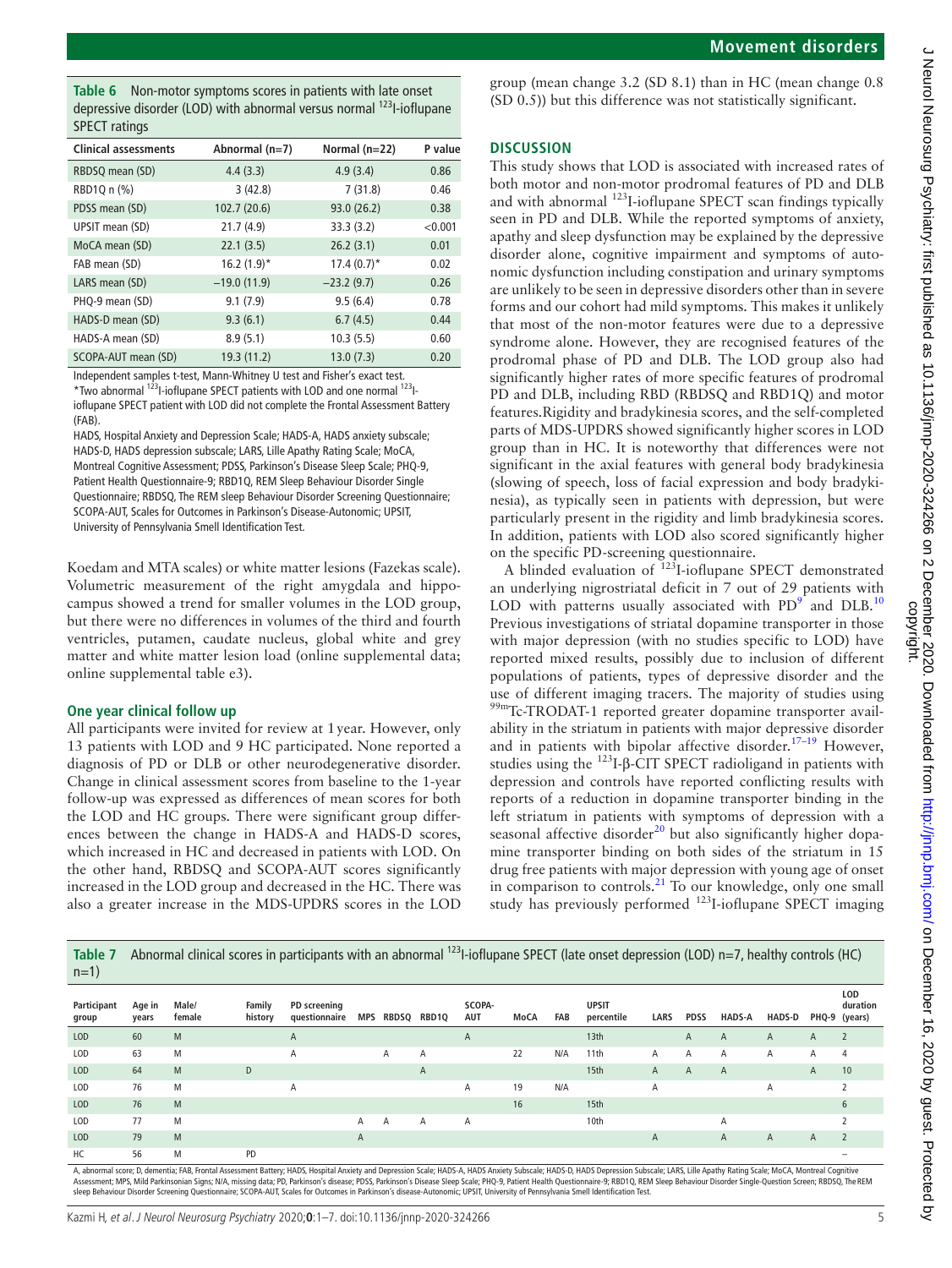## **Movement disorders**

in patients with depressive disorder.<sup>22</sup> Dopamine transporter binding in 11 patients with a major depressive disorder who had anhedonia as a predominant feature (mean age of 41.1, SD 11.9; with patients over 60 years of age excluded) compared with nine HC, reported that dopamine transporter binding in the striatum was reduced bilaterally.<sup>[22](#page-6-13)</sup>

The association between depression and the subsequent risk of developing PD is well described.<sup>8 23</sup> The possibility that LOD is a prodromal feature of PD or DLB is further strengthened by this study which shows that the clinical features of motor and non-motor dysfunction seen in PD were more commonly present in those patients with LOD with an abnormal dopamine transporter scan than in those with a normal scan. All our patients with LOD with abnormal <sup>123</sup>I-ioflupane SPECT findings had clinical features previously described in prodromal PD and  $DLB$ ,  $24-26$  suggesting that they reflect the underlying disease process in these patients.

Using MRI, a number of studies have reported loss of hippocampal volumes in major depression compared with  $HCs<sub>2</sub>$ <sup>2</sup> particularly in those with  $\text{LOD}$ ,<sup>28-30</sup> suggesting an association with AD. An association between LOD and AD has further been supported by a large epidemiological study that reported that 41% of older patients with MCI and recent active depression progressed to AD in comparison to 32% of patients with a remote history of depression. $31$  A further study reported that higher plasma Aβ42 at baseline was a positive predictor for the first episode of LOD in patients with mean age of 75.8 years (SD  $(0.5)$ .<sup>32</sup> In our study, there was a trend for reduced right amygdala and hippocampal volumes in the LOD group which did not reach significance. Increased vascular pathology with increased white matter lesions<sup>33-35</sup> has also been reported in LOD. In contrast, in this study, we did not find any difference in vascular pathology or risk factors associated with LOD. These findings are in keeping with autopsy studies that found no evidence of cerebrovascular or AD-related lesions in patients with late life depression.<sup>[36](#page-6-20)</sup> However, our study was not specifically designed to address these questions and more specific studies with larger sample sizes and dedicated imaging modalities are required to investigate the association of LOD and other vascular and neurodegenerative disorders.

#### **Limitations**

The main limitation of this study is its cross-sectional nature. However, given the slowly progressive course of early PD, only a very large or long-term study would allow definite validation that LOD with abnormal 123I-ioflupane SPECT is a precursor of PD or DLB. Another limitation was the use of the RBD questionnaires. Only a polysomnography can definitely confirm clinical RBD. It is however unlikely that there was a bias towards greater rates of RBD using both the full RBDSQ and the short RBD1Q.

Use of different MR scanners (1.5 T and 3 T) may have reduced the likelihood of finding abnormalities. In addition, it is possible that medications may have affected some clinical and 123I-ioflupane SPECT findings. However, group differences persisted when those taking medications potentially affecting clinical ratings were excluded, and antidepressants and neuroleptics are not thought to significantly interfere with visual ratings of  $^{123}$ I-ioflupane SPECT.<sup>37 38</sup> Finally, it should be noted that the sample size used in this pilot study was small and confirmation of the results with a bigger sample size is recommended.

In conclusion, our results suggest that individuals with LOD should be considered at increased risk of developing PD or DLB.

The approach for these patients should be similar to that for patients with RBD or anosmia.

#### **Author affiliations**

<sup>1</sup>Department of Clinical and Movement Neuroscience, UCL Institute of Neurology, London, UK

<sup>2</sup> Division of Psychiatry, University College London, London, UK

<sup>3</sup>St Margaret's Hospital, Essex Partnership University NHS Foundation Trust, Essex, UK 4 Department of Radiology and Nuclear Medicine, Amsterdam UMC, Academic Medical Center, University of Amsterdam, Amsterdam, The Netherlands <sup>5</sup> Atkinson Morley Regional Neuroscience Centre, St George's University Hospitals NHS Foundation Trust, London, UK

<sup>6</sup> Lysholm Department of Neuroradiology, National Hospital for Neurology and Neurosurgery, London, UK

<sup>7</sup>School of Biomedical Engineering and Imaging Sciences, King's College London, London, UK

8 Dementia Research Centre, Department of Neurodegenerative Disease, University College London Institute of Neurology, London, UK

<sup>9</sup> Centre for Outcomes Research and Effectiveness, Research Department of Clinical, Educational & Health Psychology, University College London, London, UK <sup>10</sup>iCope, Camden and Islington Psychological Therapies Services, Camden & Islington NHS Foundation Trust, Camden & Islington NHS Foundation Trust, London, UK

**Contributors** Design and conceptualisation of the study: A-ES, ZW and JB. Acquisition and analysis of the data: HK and A-ES. Recruitment of the IAPT sample: JEJB. Interpretation of the data:HK, A-ES and ZW. Drafting and revising the manuscript for intellectual content: HK, A-ES, ZW, JB, JEJB. Visual analysis of the MR scans: FK and SS. Processing the MR images, providing the volumetric data and advice on the analysis of the volumetric data: CHS.

**Funding** University College London (no grant code), GE Healthcare (DAT-12- 02 LOD (Late Onset Depression Study), AS was funded by the UCL/H Biomedical Research Centre (no grant code), JEJB was funded through a Clinical Research Fellowship by the Wellcome Trust (grant reference code: 201292/Z/16/Z).

**Competing interests** ZW has received consultancy fees, travel expenses and research support from GE Healthcare and research support from Life molecular imaging. A-ES has received research support from GE Healthcare. JB has received research support from GE Healthcare (paid to the institution)

**Patient consent for publication** Not required.

**Ethics approval** All participants gave informed consent to participate in the study, which was approved by the Health Research Authority National Research Ethics Committee London-Hampstead (13/LO/0634).

**Provenance and peer review** Not commissioned; externally peer reviewed.

**Data availability statement** Data are available upon reasonable request. Anette Schrag ORCID 0000-0002-9872-6680.

**Supplemental material** This content has been supplied by the author(s). It has not been vetted by BMJ Publishing Group Limited (BMJ) and may not have been peer-reviewed. Any opinions or recommendations discussed are solely those of the author(s) and are not endorsed by BMJ. BMJ disclaims all liability and responsibility arising from any reliance placed on the content. Where the content includes any translated material, BMJ does not warrant the accuracy and reliability of the translations (including but not limited to local regulations, clinical guidelines, terminology, drug names and drug dosages), and is not responsible for any error and/or omissions arising from translation and adaptation or otherwise.

**Open access** This is an open access article distributed in accordance with the Creative Commons Attribution 4.0 Unported (CC BY 4.0) license, which permits others to copy, redistribute, remix, transform and build upon this work for any purpose, provided the original work is properly cited, a link to the licence is given, and indication of whether changes were made. See: [https://creativecommons.org/](https://creativecommons.org/licenses/by/4.0/) [licenses/by/4.0/.](https://creativecommons.org/licenses/by/4.0/)

#### **ORCID iDs**

Hiba Kazmi<http://orcid.org/0000-0003-2962-598X> Anette-Eleonore Schrag<http://orcid.org/0000-0002-9872-6680>

#### **REFERENCES**

- <span id="page-5-0"></span>1 Gallagher D, Mhaolain AN, Greene E, et al. Late life depression: a comparison of risk factors and symptoms according to age of onset in community dwelling older adults. [Int J Geriatr Psychiatry](http://dx.doi.org/10.1002/gps.2438) 2010;25:981–7.
- <span id="page-5-1"></span>2 Van den Berg MD, Oldehinkel AJ, Bouhuys AL, et al. Depression in later life: three etiologically different subgroups. [J Affect Disord](http://dx.doi.org/10.1016/S0165-0327(00)00263-9) 2001;65:19–26.
- Schwichtenberg J, Al-Zghloul M, Kerl HU, et al. Late-Onset major depression is associated with age-related white matter lesions in the brainstem. Int J Geriatr [Psychiatry](http://dx.doi.org/10.1002/gps.4487) 2017;32:446–54.